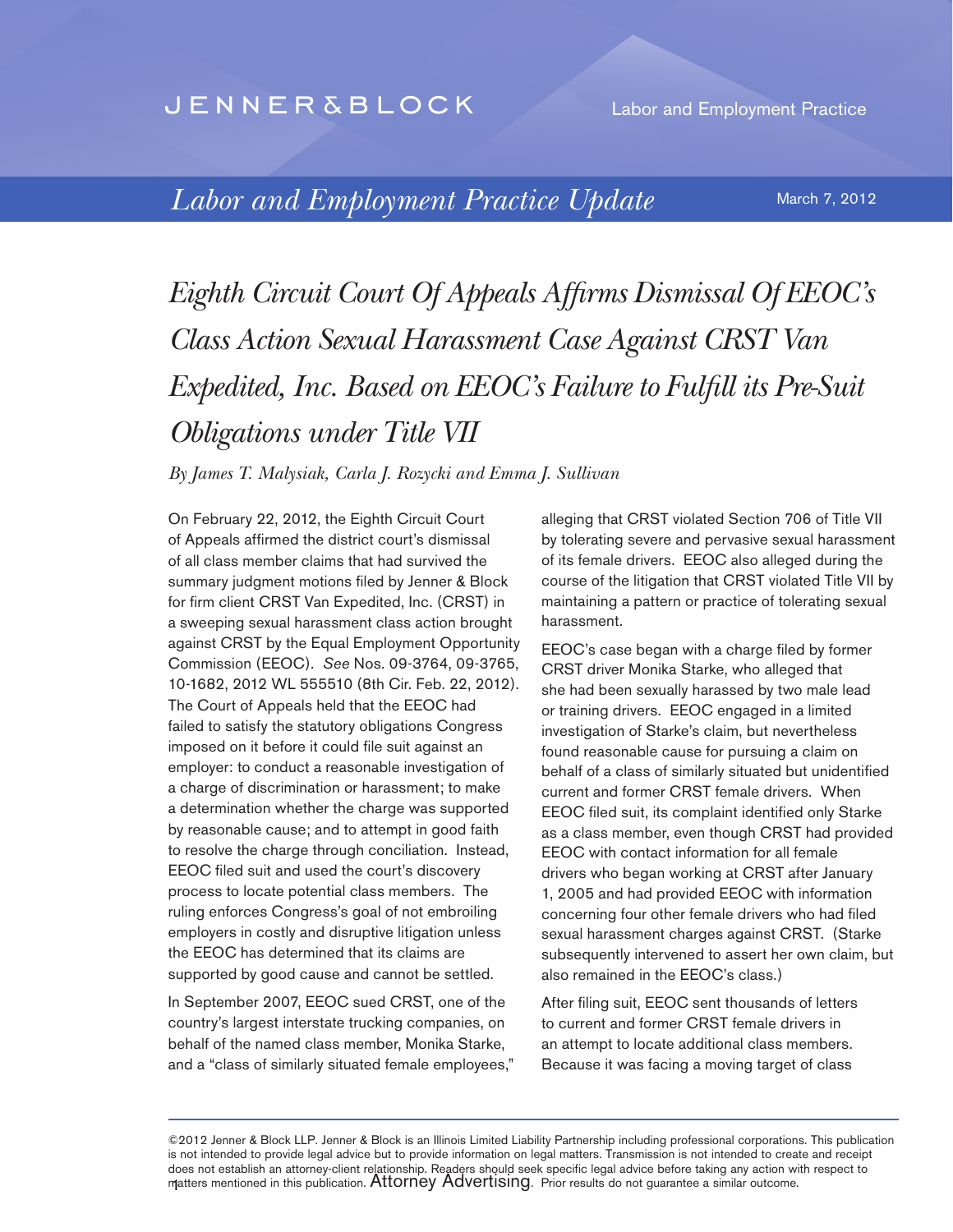members that could continue indefinitely, in August 2008 CRST asked the district court to set a date by which the EEOC needed to identify all class members. The court set an October 15, 2008 deadline and EEOC identified the bulk of the approximately 270 class members on the very eve of that deadline. The court ordered EEOC to make each of these class members available for deposition by January 15, 2009, and as a discovery sanction, each class member who was not so presented for deposition by that date would not be allowed to testify at trial and EEOC would be barred from seeking relief on her behalf in the lawsuit.

Following the close of discovery, in which it took approximately 150 class member depositions, CRST moved for summary judgment with respect to EEOC's pattern and practice allegations and also with respect to many of the class members' individual claims. CRST argued as to some claims that, based on the class members' deposition testimony, they had not been subjected to severe or pervasive harassment; as to a few that their allegations were time-barred; and as to many that CRST could not be held vicariously liable for harassment by its lead drivers because they were not "supervisors" for purposes of Title VII and either the class members had failed to timely report harassment to CRST or CRST had taken prompt and appropriate action to stop the alleged harassment. CRST also moved for summary judgment with respect to a few class members on grounds of judicial estoppel, as they had failed to disclose their claims as assets when they filed for bankruptcy.

The district court granted CRST's summary judgment motion on the EEOC's core pattern and practice claim, a ruling that the EEOC did not appeal. The district court also granted summary judgment to CRST as to all but 67 of the EEOC's individual claims on various grounds: as time-barred, not supported by evidence showing severe or pervasive harassment, or because CRST could not be held vicariously liable for the alleged harassment as its lead drivers were not supervisors for purposes of Title VII and the class members either failed to

timely report the harassment to CRST or CRST responded promptly and effectively when it received their complaints. The district court also held that judicial estoppel barred EEOC from pursuing three class members' claims (as well as Monika Starke's claim in intervention), based on their failure to disclose their Title VII claims as assets in their bankruptcy filings.

After the district court ruled on the other summary judgment motions, CRST sought dismissal of the remaining 67 class members' claims on the ground that EEOC had failed to fulfill its Title VII pre-suit obligations, imposed by Congress, to investigate, find reasonable cause, and conciliate each class member's claim before filing suit.

The district court awarded CRST more than \$4.4 million in attorneys' fees as the prevailing party. The award was largely based on the EEOC's failure to reasonably investigate and conciliate its claims against CRST before filing suit. EEOC appealed the district court's rulings with respect to 107 of the class members.

In its February 22 opinion, a split Eighth Circuit held that the district court did not err in finding that the EEOC failed to satisfy its statutory obligations to investigate and conciliate 67 of the class members' claims. In reaching this decision, the Court found that EEOC did not attempt to ascertain the size of the class until after it filed the lawsuit and thus did not reasonably investigate, determine whether the claims were supported by reasonable cause, or provide CRST with an opportunity to conciliate these claims prior to litigation. Rather, the record confirmed "that the EEOC wholly failed to satisfy its statutory pre-suit obligations as to these 67 women, thus we cannot conclude that the district court abused its discretion in dismissing the EEOC's suit."

While the Eighth Circuit agreed that three of the class members' failure to disclose their claims in their bankruptcy filings barred them from seeking relief in this litigation, the Court concluded that the doctrine of judicial estoppel did not extend to the EEOC. Thus, finding that the claims of two of the